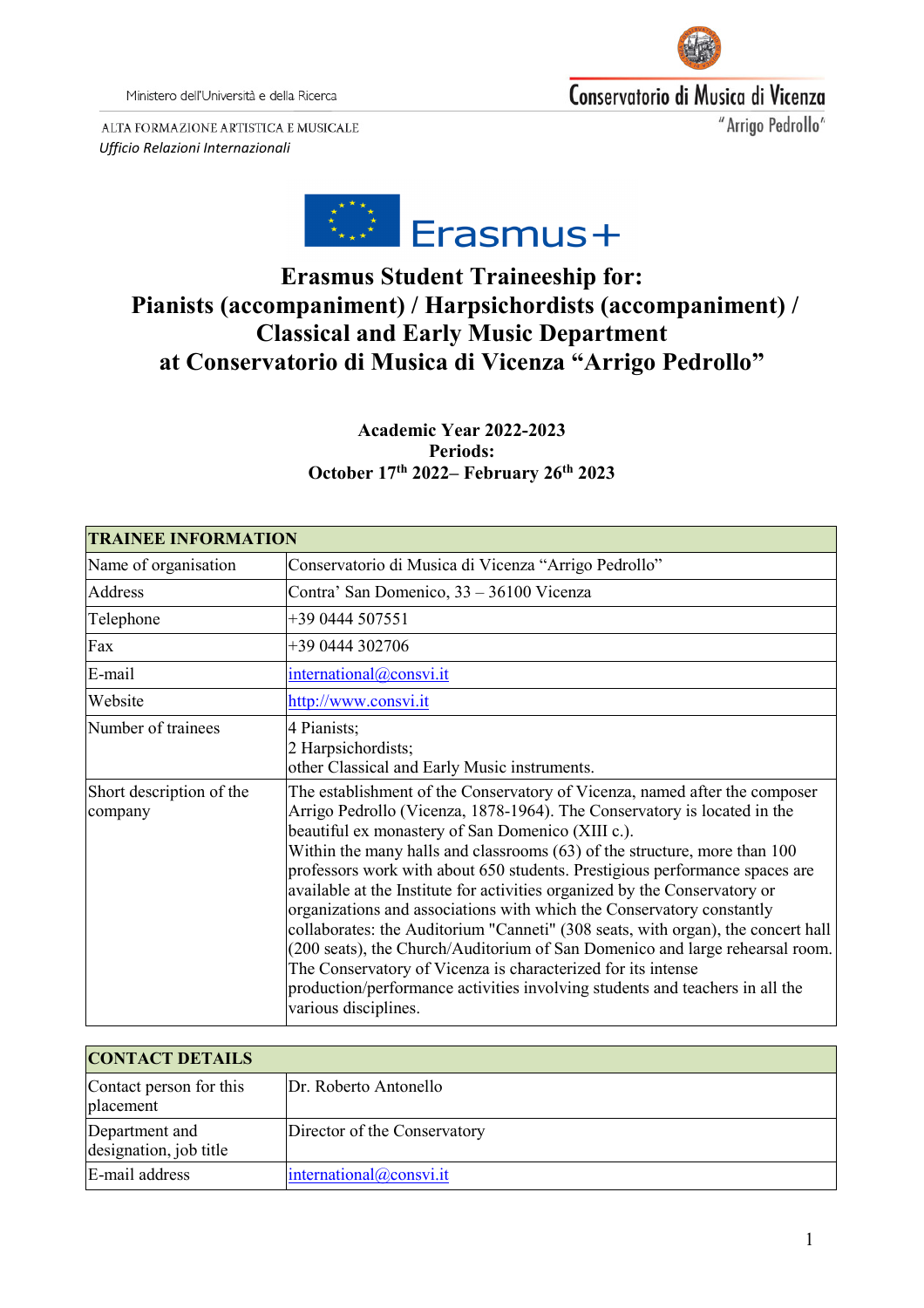

Ministero dell'Università e della Ricerca

# Conservatorio di Musica di Vicenza

ALTA FORMAZIONE ARTISTICA E MUSICALE *Ufficio Relazioni Internazionali*

"Arrigo Pedrollo"

| <b>APPLICATION PROCEDURE</b> |                                                                                                                                                                                                                                                                                                                             |  |  |  |
|------------------------------|-----------------------------------------------------------------------------------------------------------------------------------------------------------------------------------------------------------------------------------------------------------------------------------------------------------------------------|--|--|--|
| Who to apply to              | international@consvi.it                                                                                                                                                                                                                                                                                                     |  |  |  |
| Deadline for applications    | September 18 <sup>th</sup> 2022                                                                                                                                                                                                                                                                                             |  |  |  |
| Application process          | Please submit via email: CV, motivational letter, one letter of recommendation<br>from main instrument professors, Erasmus+ Application Form for Traineeships<br>(attached below), a 10 minutes video of repertoire related to the position<br>(accompaniment on piano or harpsichord) - a link to the video is preferred-. |  |  |  |
|                              | Dlease provide any additional information you wish related to the placement                                                                                                                                                                                                                                                 |  |  |  |

Please provide any additional information you wish related to the placement.

| <b>PLACEMENT INFORMATION</b>                                    |                                                                                                                                                                                                                                                                                                         |  |  |  |
|-----------------------------------------------------------------|---------------------------------------------------------------------------------------------------------------------------------------------------------------------------------------------------------------------------------------------------------------------------------------------------------|--|--|--|
| Department, Function                                            | Departments: Voice and Opera, Strings, Winds.<br>Function: Piano accompaniment for strings, winds, and vocal studies.<br>Department: Early Music.<br>Function: Harpsichord accompaniment for Early Music instruments and voice.<br>Department: Ensemble Music.<br>Function: class or public performance |  |  |  |
| Location                                                        | Vicenza, Italy                                                                                                                                                                                                                                                                                          |  |  |  |
| <b>Starting Date</b>                                            | October 17th 2022                                                                                                                                                                                                                                                                                       |  |  |  |
| Duration                                                        | Minimum 4 months, maximum 9 months                                                                                                                                                                                                                                                                      |  |  |  |
| Working hours per week                                          | Flexible, to be determined                                                                                                                                                                                                                                                                              |  |  |  |
| Additional informations                                         | https://www.consvi.it/public/021219-145022-<br>pedrolloincomingstudentsguide20202.pdf                                                                                                                                                                                                                   |  |  |  |
| Details of financial and "in<br>kind" support to be<br>provided | Visiting Students can participate in all seminars, masterclasses and workshops<br>concerts, lessons and rehearsal planned for internal students in addition to<br>access to the library.                                                                                                                |  |  |  |
| Funds                                                           | European Community funds are available to selected students from sending<br>Institutions (contact your institution's International Office)                                                                                                                                                              |  |  |  |

| <b>COMPETENCES, SKILLS and EXPERIENCE REQUIREMENTS</b>       |                                                                               |  |  |  |  |  |
|--------------------------------------------------------------|-------------------------------------------------------------------------------|--|--|--|--|--|
| Languages and level of<br>competence required                | Italian or English language competences are necessary.                        |  |  |  |  |  |
| Computer skills and level of Not required<br>skills required |                                                                               |  |  |  |  |  |
| Driving license                                              | Not required                                                                  |  |  |  |  |  |
| Other                                                        | Proven experience in accompaniment or ensemble music is highly<br>recommended |  |  |  |  |  |

Vicenza (I), December 6<sup>th</sup> 2021 Dr. Roberto Antonello

Conservatorio di Musica di Vicenza "A. Pedrollo" Contra' San Domenico, 33 - 36100 Vicenza (Italy) Tel: +39 0444 507551 e-mail: [international@consvi.it](mailto:international@consvi.it)

Director of the Conservatory

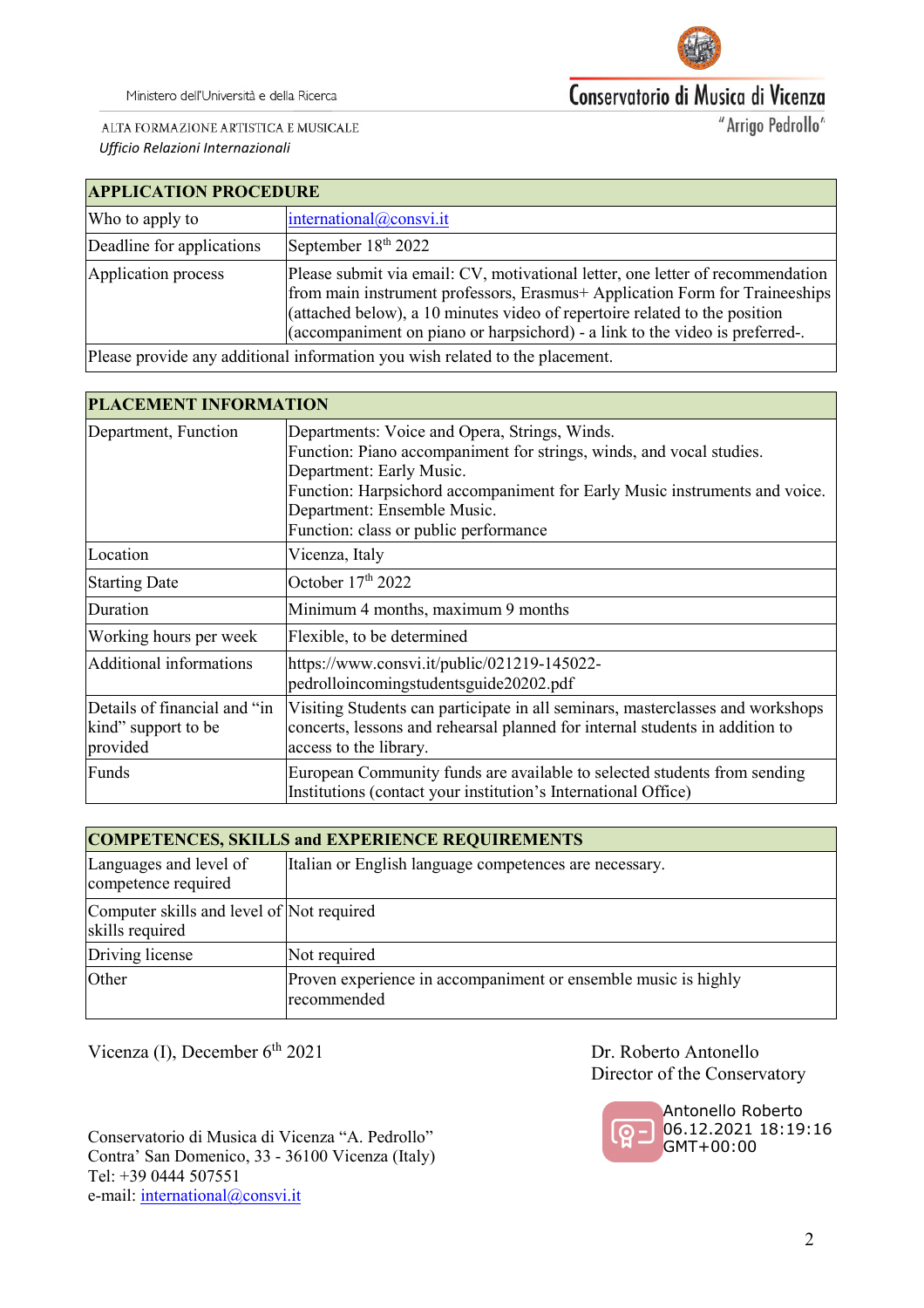

Association Européenne<br>des Conservatoires,<br>Académies de Musique<br>et Musikhochschulen (AEC)



# **ERASMUS + traineeship APPLICATION FORM**

**Please attach a recent passport photograph**

Please answer all sections of the application form in block capital. Application must be made through the International Exchange Co-ordinator in the home institution

| <b>STUDENT PERSONAL DETAILS</b>     |   |      |  |   |        |
|-------------------------------------|---|------|--|---|--------|
| Name(s)                             |   |      |  |   |        |
| Surname                             |   |      |  |   |        |
| Date of birth, age                  |   |      |  |   |        |
| Sex                                 | □ | Male |  | П | Female |
| Home address                        |   |      |  |   |        |
| (including postcode, town, country) |   |      |  |   |        |
| Term-Time address                   |   |      |  |   |        |
| (if different)                      |   |      |  |   |        |
| Home telephone                      |   |      |  |   |        |
| Mobile                              |   |      |  |   |        |
| E-mail address                      |   |      |  |   |        |

### **HOME /SENDING INSTITUTION**

| Erasmus Coordinator |  |
|---------------------|--|
| Telephone(s)        |  |
| Fax                 |  |
| E-mail address      |  |
| Mailing address     |  |

| <b>EDUCATION &amp; QUALIFICATIONS</b> |  |  |  |  |
|---------------------------------------|--|--|--|--|
| Study programme                       |  |  |  |  |
| Principal study (e.g. instrument)     |  |  |  |  |
| Final academic qualification          |  |  |  |  |
| Final professional qualification      |  |  |  |  |
| Year of final qualification           |  |  |  |  |

| traineeship APPLICATION       |                                            |  |  |  |  |
|-------------------------------|--------------------------------------------|--|--|--|--|
| Desired placement position(s) |                                            |  |  |  |  |
| Availability (start date)     |                                            |  |  |  |  |
| Length of Placement (months)  |                                            |  |  |  |  |
| Flexibility to stay longer    | (period in months<br>Yes □<br>No $\square$ |  |  |  |  |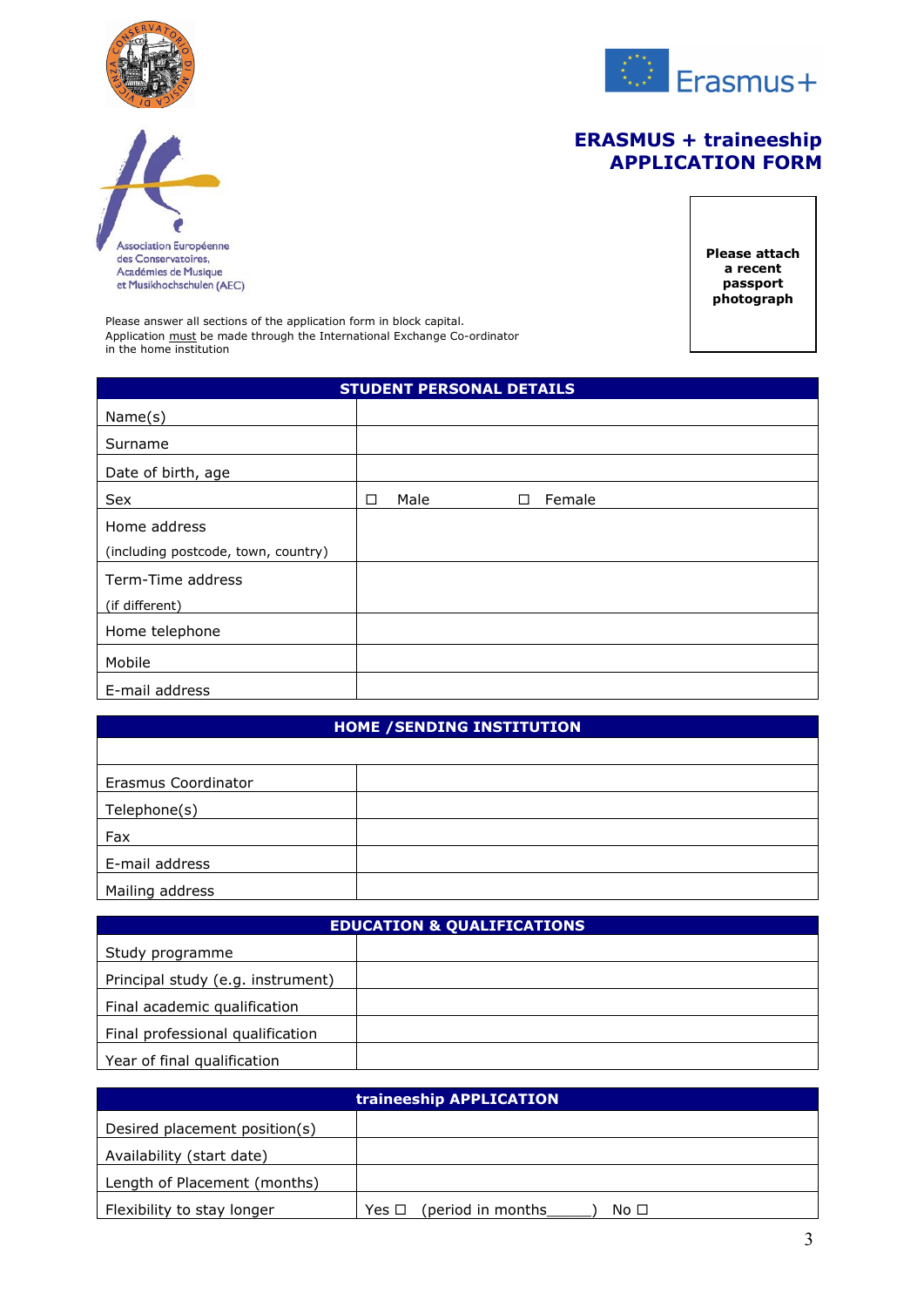



| <b>WORK EXPERIENCE</b>                                                              |  |  |  |  |  |  |
|-------------------------------------------------------------------------------------|--|--|--|--|--|--|
| From (date)<br>Employer, position at the company/short job description<br>To (date) |  |  |  |  |  |  |
|                                                                                     |  |  |  |  |  |  |
|                                                                                     |  |  |  |  |  |  |
|                                                                                     |  |  |  |  |  |  |

| <b>PERIODS SPENT ABROAD</b> |         |                           |  |  |  |
|-----------------------------|---------|---------------------------|--|--|--|
| Year                        | Country | Purpose, length of period |  |  |  |
|                             |         |                           |  |  |  |
|                             |         |                           |  |  |  |
|                             |         |                           |  |  |  |

| <b>LANGUAGE SKILLS</b>                                                                                   |  |  |                                                                      |  |            |      |  |  |
|----------------------------------------------------------------------------------------------------------|--|--|----------------------------------------------------------------------|--|------------|------|--|--|
| 1) Language                                                                                              |  |  | Fluent $\Box$ Good $\Box$ Moderate $\Box$ Limited $\Box$ None $\Box$ |  |            |      |  |  |
| 2) Language                                                                                              |  |  | Fluent $\Box$ Good $\Box$ Moderate $\Box$ Limited $\Box$ None $\Box$ |  |            |      |  |  |
| Fluent $\Box$ Good $\Box$ Moderate $\Box$ Limited $\Box$ None $\Box$<br>3) Language                      |  |  |                                                                      |  |            |      |  |  |
| Will you, if necessary, be studying the language of the host<br>institution before the placement period? |  |  |                                                                      |  | Yes $\Box$ | No □ |  |  |

| <b>COMPUTER SKILLS</b> |           |                        |                                |           |                    |  |  |
|------------------------|-----------|------------------------|--------------------------------|-----------|--------------------|--|--|
| Basic $\Box$           |           | Intermediate $\square$ |                                |           | Advanced $\square$ |  |  |
|                        |           |                        |                                |           |                    |  |  |
| <b>DRIVING LICENCE</b> |           |                        | WILL YOU BRING A CAR WITH YOU? |           |                    |  |  |
| Yes □                  | No $\Box$ |                        | Yes $\Box$                     | No $\Box$ |                    |  |  |

**DESCRIBE YOUR BIGGEST ACHIEVEMENTS, CAREER AMBITIONS** 

**WHAT DO YOU WANT TO GAIN FROM THE WORK EXPERIENCE PLACEMENT?**